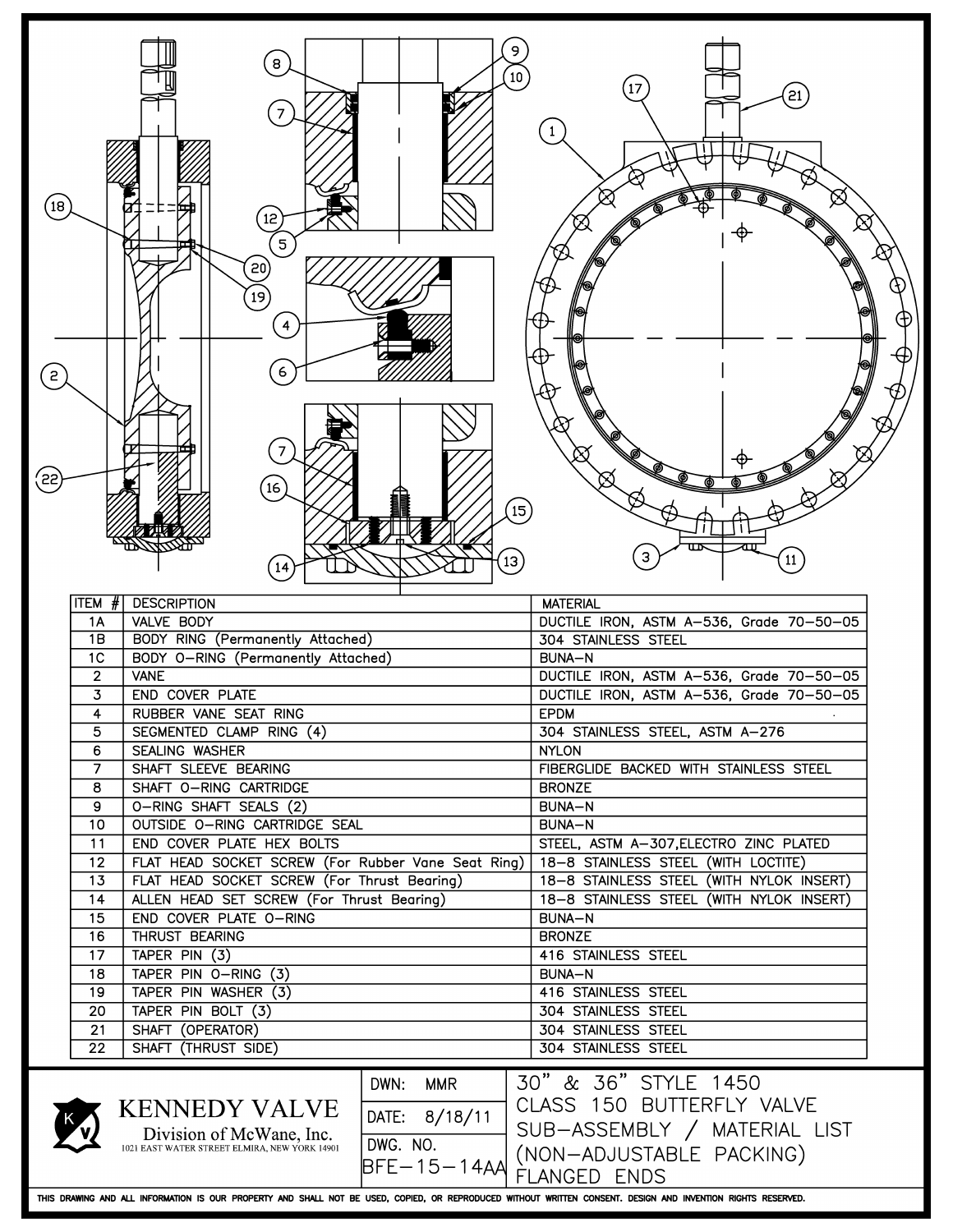| 5<br>$\overline{2}$<br>16                                                                         | 8<br>9                       | 19<br>10<br>18<br>17<br>6<br>ଓ୍<br>প্ৰে<br>$\varnothing$<br>[20]<br>15<br>সৈ<br>11<br>3                                                                                                                                                                                                                               |  |  |  |  |  |  |
|---------------------------------------------------------------------------------------------------|------------------------------|-----------------------------------------------------------------------------------------------------------------------------------------------------------------------------------------------------------------------------------------------------------------------------------------------------------------------|--|--|--|--|--|--|
| ITEM<br>NO.                                                                                       | DESCRIPTION                  | MATERIAL                                                                                                                                                                                                                                                                                                              |  |  |  |  |  |  |
| -1                                                                                                | BODY, VALVE                  | DUCTILE IRON, ASTM A-536, GR. 70-50-05 W/304 STN. STL. SEAT                                                                                                                                                                                                                                                           |  |  |  |  |  |  |
| $\overline{2}$                                                                                    | <b>VANE</b>                  | DUCTILE IRON, ASTM A-536 GR. 70-50-05                                                                                                                                                                                                                                                                                 |  |  |  |  |  |  |
| 3<br>4                                                                                            | END COVER<br>SEAT RING, VANE | DUCTILE IRON, ASTM A-536 GR. 70-50-05<br><b>EPDM</b>                                                                                                                                                                                                                                                                  |  |  |  |  |  |  |
| 5                                                                                                 | CLAMP RING, SEAT             | 304 STAINLESS STEEL                                                                                                                                                                                                                                                                                                   |  |  |  |  |  |  |
| 6                                                                                                 | SEALING WASHER               | <b>NYLON</b>                                                                                                                                                                                                                                                                                                          |  |  |  |  |  |  |
| 7                                                                                                 | BUSHING, BODY                | <b>FIBERGLIDE</b>                                                                                                                                                                                                                                                                                                     |  |  |  |  |  |  |
| 8                                                                                                 | CARTRIDGE, SHAFT             | <b>BRONZE</b>                                                                                                                                                                                                                                                                                                         |  |  |  |  |  |  |
| 9                                                                                                 | SEAL, SHAFT                  | <b>BUNA-N</b>                                                                                                                                                                                                                                                                                                         |  |  |  |  |  |  |
| 10                                                                                                | SEAL, CARTRIDGE              | <b>BUNA-N</b>                                                                                                                                                                                                                                                                                                         |  |  |  |  |  |  |
| 11                                                                                                | BOLT, END COVER              | <b>COMMERCIAL STEEL</b>                                                                                                                                                                                                                                                                                               |  |  |  |  |  |  |
| 12                                                                                                | SOCKET SCREW ~ FLAT HEAD     | 18-8 STAINLESS STEEL W/NYLOK INSERT                                                                                                                                                                                                                                                                                   |  |  |  |  |  |  |
| 13                                                                                                | SOCKET SCREW ~ FLAT HEAD     | 18-8 STAINLESS STEEL W/NYLOK INSERT                                                                                                                                                                                                                                                                                   |  |  |  |  |  |  |
| 14                                                                                                | SET SCREW $\sim$ FLAT POINT  | 18-8 STAINLESS STEEL W/NYLOK INSERT                                                                                                                                                                                                                                                                                   |  |  |  |  |  |  |
| 15                                                                                                | END COVER SEAL               | <b>BUNA-N</b>                                                                                                                                                                                                                                                                                                         |  |  |  |  |  |  |
| THRUST BEARING PLATE<br><b>BRONZE</b><br>16                                                       |                              |                                                                                                                                                                                                                                                                                                                       |  |  |  |  |  |  |
| 17                                                                                                | TAPER PIN                    | <b>416 STAINLESS STEEL</b>                                                                                                                                                                                                                                                                                            |  |  |  |  |  |  |
| 18                                                                                                | TAPER PIN BOLT               | 18-8 STAINLESS STEEL                                                                                                                                                                                                                                                                                                  |  |  |  |  |  |  |
| 19                                                                                                | SHAFT (OPERATOR)             | 304 STAINLESS STEEL                                                                                                                                                                                                                                                                                                   |  |  |  |  |  |  |
| 20                                                                                                | SHAFT (THRUST)               | 304 STAINLESS STEEL                                                                                                                                                                                                                                                                                                   |  |  |  |  |  |  |
| <b>KENNEDY VALVE</b><br>Division of McWane, Inc.<br>1021 EAST WATER STREET ELMIRA, NEW YORK 14901 | DWN:                         | 42" & 48" STYLE 1450<br><b>MMR</b><br>CLASS 150 BUTTERFLY VALVE<br>DATE: 7/14/11<br>SUB-ASSEMBLY / MATERIAL LIST<br>DWG. NO. (NON-ADJUSTABLE PACKING)<br>THIS DRAWING AND ALL INFORMATION IS OUR PROPERTY AND SHALL NOT BE USED, COPIED, OR REPRODUCED WITHOUT WRITTEN CONSENT. DESIGN AND INVENTION RIGHTS RESERVED. |  |  |  |  |  |  |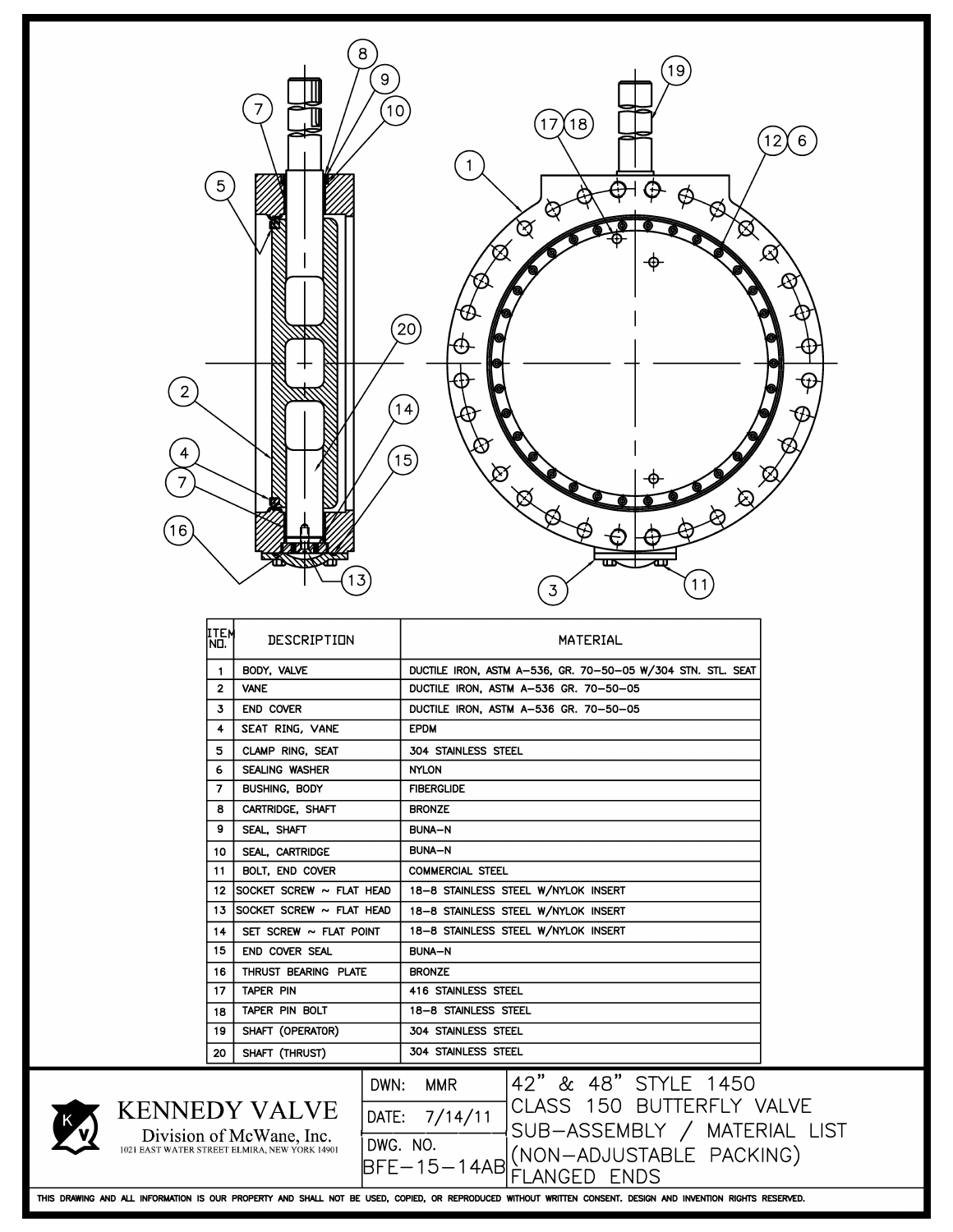

NOTE 3: REFERENCE AWWA C-504 FLANGES & DRILLING (A.N.S.I. 125)

NOTE 4: "N" = NUMBER OF TURNS TO CLOSE

NOTE 5: "p" **=** NUMBER OF BOLTS ON EACH FLANGE

NOTE 6: "Q" = DIAMETER OF BOLTS

NOTE 7: OPERATED BY 2" AWWA OPERATING / WRENCH NUT



| DWN: TRIJ 30" THRU 42" STYLE 1450<br>DATE: 1/1/11 CLASS 150 BUTTERFLY VALVE |
|-----------------------------------------------------------------------------|
|                                                                             |
| DWG. NO.   <br>BFE-15-14B FLANGED ENDS                                      |

THIS DRAWING AND ALL INFORMATION IS OUR PROPERTY AND SHALL NOT BE USED, COPIED, OR REPRODUCED WITHOUT WRITTEN CONSENT. DESIGN AND INVENTION RIGHTS RESERVED.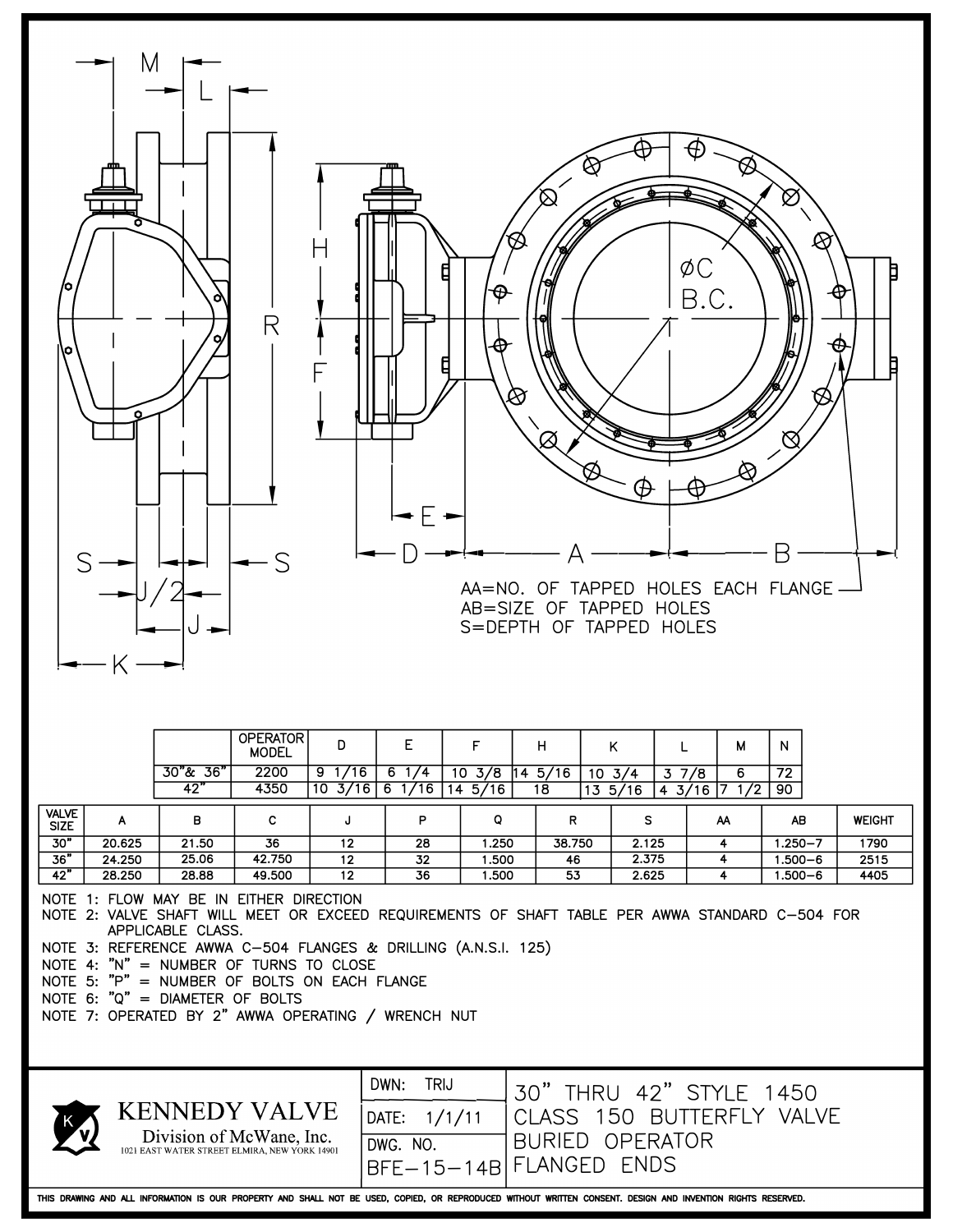

|                                                                                                                                                                                                                                                                                                                                                                                                                                                                                                                                                                                                                                                                                                                                                                                                                                                        |         |               | <b>OPERATOR</b><br><b>MODEL</b>                                                                   | D                                 | Ε                                                 | F                |  | H                                                                                                       |  | K                          |      | М                                             | N           |               |
|--------------------------------------------------------------------------------------------------------------------------------------------------------------------------------------------------------------------------------------------------------------------------------------------------------------------------------------------------------------------------------------------------------------------------------------------------------------------------------------------------------------------------------------------------------------------------------------------------------------------------------------------------------------------------------------------------------------------------------------------------------------------------------------------------------------------------------------------------------|---------|---------------|---------------------------------------------------------------------------------------------------|-----------------------------------|---------------------------------------------------|------------------|--|---------------------------------------------------------------------------------------------------------|--|----------------------------|------|-----------------------------------------------|-------------|---------------|
|                                                                                                                                                                                                                                                                                                                                                                                                                                                                                                                                                                                                                                                                                                                                                                                                                                                        |         | $30"$ & $36"$ | 2200                                                                                              | $9 \frac{1}{16}$                  | $6 \frac{1}{4}$                                   | $10 \frac{3}{8}$ |  | 145/16                                                                                                  |  | $\frac{10 \frac{3}{4}}{1}$ | 37/8 | 6                                             | 72          |               |
|                                                                                                                                                                                                                                                                                                                                                                                                                                                                                                                                                                                                                                                                                                                                                                                                                                                        |         | 42"           | 4350                                                                                              | $10\frac{3}{16}$ 6 $1/16$ 14 5/16 |                                                   |                  |  | 18                                                                                                      |  |                            |      | $13\;\;5/16\;\;$ 4 $\;\;3/16\;\;$ 7 $\;1/2\;$ | 90          |               |
| <b>VALVE</b><br><b>SIZE</b>                                                                                                                                                                                                                                                                                                                                                                                                                                                                                                                                                                                                                                                                                                                                                                                                                            | A       | в             | C                                                                                                 | J                                 | P                                                 | Q                |  | R                                                                                                       |  | s                          |      | ΑA                                            | AB          | <b>WEIGHT</b> |
| 30"                                                                                                                                                                                                                                                                                                                                                                                                                                                                                                                                                                                                                                                                                                                                                                                                                                                    | NOTE AA | 21.50         | 36                                                                                                | 12                                | 28                                                | 1.250            |  | 38.750                                                                                                  |  | 2.125                      |      | 4                                             | $1.250 - 7$ | 1790          |
| 36"                                                                                                                                                                                                                                                                                                                                                                                                                                                                                                                                                                                                                                                                                                                                                                                                                                                    | NOTE AA | 25.06         | 42.750                                                                                            | 12                                | 32                                                | 1.500            |  | 46                                                                                                      |  | 2.375                      |      | 4                                             | $1.500 - 6$ | 2515          |
| 42"                                                                                                                                                                                                                                                                                                                                                                                                                                                                                                                                                                                                                                                                                                                                                                                                                                                    | NOTE AA | 28.88         | 49.500                                                                                            | 12                                | 36                                                | 1.500            |  | 53                                                                                                      |  |                            |      | 4                                             |             | 4405          |
| 2.625<br>$1.500 - 6$<br>NOTE 1: FLOW MAY BE IN EITHER DIRECTION<br>NOTE 2: VALVE SHAFT WILL MEET OR EXCEED REQUIREMENTS OF SHAFT TABLE PER AWWA STANDARD C-504 FOR<br>APPLICABLE CLASS.<br>NOTE 3: REFERENCE AWWA C-111 (A.N.S.I. A21-11)<br>NOTE 4: "N" = NUMBER OF TURNS TO CLOSE<br>NOTE 5: "P" = NUMBER OF BOLTS ON EACH FLANGE<br>NOTE 6: "Q" = DIAMETER OF BOLTS<br>NOTE 7: OPERATED BY 2" AWWA OPERATING / WRENCH NUT<br>NOTE 8: 2200 OPERATOR ON 30" & 36"--4350 OPERATOR ON 42"<br>NOTE 9: MAXIMUM LENGTH OF TORQUE TUBE (15 FEET)--BONNET SUPPORTS SHOULD BE USED ON ALL BONNETS<br>EXCEEDING 6 FEET CENTERLINE OF VALVE TO CENTERLINE OF OPERATOR. ALL BONNET SUPPORTS SHALL<br>BE SUPPLIED BY CUSTOMER<br>NOTE AA: "A" VARIES TO ENGINEER SPECIFICATIONS<br>*NOTE AB: APPROXIMATE WEIGHT PER EACH FOOT OF EXTENDED BONNET 150lbs (30"-42") |         |               |                                                                                                   |                                   |                                                   |                  |  |                                                                                                         |  |                            |      |                                               |             |               |
|                                                                                                                                                                                                                                                                                                                                                                                                                                                                                                                                                                                                                                                                                                                                                                                                                                                        |         |               | <b>KENNEDY VALVE</b><br>Division of McWane, Inc.<br>1021 EAST WATER STREET ELMIRA, NEW YORK 14901 |                                   | DWN:<br>DATE: 8/12/11<br>DWG. NO.<br>$BFE-15-14C$ | <b>TRIJ</b>      |  | 30" THRU 42" STYLE 1450<br><b>CLASS</b><br><b>WITH</b><br><b>BURIED OPERATOR</b><br><b>FLANGED ENDS</b> |  | 150                        |      | BUTTERFLY VALVE<br>EXTENDED BONNET            |             |               |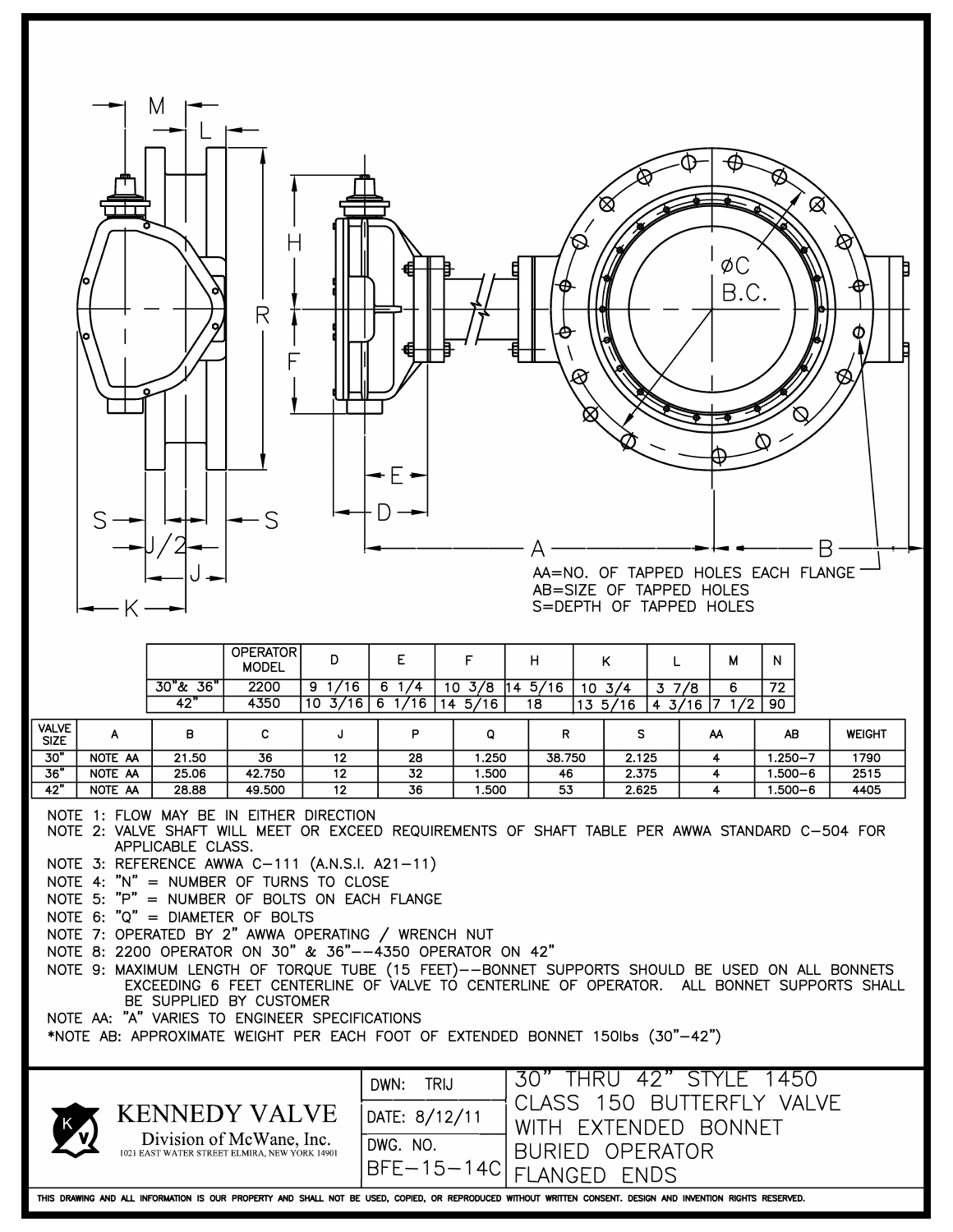| $\Box$<br>AA=NO. OF TAPPED HOLES EACH FLANGE-<br>AB=SIZE OF TAPPED HOLES<br>S=DEPTH OF TAPPED HOLES                                                                                                                                                                                                                                                            |                                                                  |                                                                     |                       |                                                                                                             |                       |                           |                            |                      |  |  |
|----------------------------------------------------------------------------------------------------------------------------------------------------------------------------------------------------------------------------------------------------------------------------------------------------------------------------------------------------------------|------------------------------------------------------------------|---------------------------------------------------------------------|-----------------------|-------------------------------------------------------------------------------------------------------------|-----------------------|---------------------------|----------------------------|----------------------|--|--|
| $30"$ & $36"$                                                                                                                                                                                                                                                                                                                                                  | <b>OPERATOR</b><br>D<br><b>MODEL</b><br>2200<br>$4 \frac{3}{16}$ | E<br>$6 \frac{1}{4}$                                                | F<br>$10 \frac{3}{8}$ | G<br>н<br>$14\frac{5}{16}$<br>18                                                                            | Κ<br>$10 \frac{3}{4}$ | L<br>37/8                 | М<br>6                     | N<br>$\overline{72}$ |  |  |
| 42"                                                                                                                                                                                                                                                                                                                                                            | 4350<br>$5\frac{5}{8}$                                           | $6 \frac{1}{16}$                                                    | 14.5/16               | 27<br>18                                                                                                    |                       | $13\;\;5/16$ 4 3/16 7 1/2 |                            | 90                   |  |  |
| <b>VALVE</b><br>в<br>A<br><b>SIZE</b>                                                                                                                                                                                                                                                                                                                          | C<br>J                                                           | P                                                                   | Q                     | R                                                                                                           | S                     | AA                        | AB                         | <b>WEIGHT</b>        |  |  |
| 30"<br>20.625<br>21.50                                                                                                                                                                                                                                                                                                                                         | 36<br>12                                                         | 28                                                                  | 1.250                 | 38.750                                                                                                      | 2.125                 | 4                         | $1.250 - 7$                | 1790                 |  |  |
| 36"<br>24.250<br>25.06<br>42"<br>28.250<br>28.88                                                                                                                                                                                                                                                                                                               | 42.750<br>12<br>49.500<br>12                                     | 32<br>36                                                            | 1.500<br>1.500        | 46<br>53                                                                                                    | 2.375<br>2.625        | 4<br>4                    | $1.500 - 6$<br>$1.500 - 6$ | 2515<br>4405         |  |  |
| NOTE 1: FLOW MAY BE IN EITHER DIRECTION<br>NOTE 2: VALVE SHAFT WILL MEET OR EXCEED REQUIREMENTS OF SHAFT TABLE PER AWWA STANDARD C-504 FOR<br>APPLICABLE CLASS.<br>NOTE 3: REFERENCE AWWA C-504 FLANGES & DRILLING (A.N.S.I. 125)<br>NOTE 4: "N" = NUMBER OF TURNS TO CLOSE<br>NOTE 5: "P" = NUMBER OF BOLTS ON EACH FLANGE<br>NOTE 6: "Q" = DIAMETER OF BOLTS |                                                                  |                                                                     |                       |                                                                                                             |                       |                           |                            |                      |  |  |
| <b>KENNEDY VALVE</b><br>1021 EAST WATER STREET ELMIRA, NEW YORK 14901                                                                                                                                                                                                                                                                                          | Division of McWane, Inc.                                         | DWN:<br><b>TRIJ</b><br>8/12/11<br>DATE:<br>DWG. NO.<br>$BFE-15-14D$ |                       | 30" THRU 42" STYLE 1450<br>CLASS 150 BUTTERFLY VALVE<br>POSITION INDICATOR<br>HANDWHEEL OPERATOR<br>FLANGED | <b>ENDS</b>           |                           |                            |                      |  |  |
| THIS DRAWING AND ALL INFORMATION IS OUR PROPERTY AND SHALL NOT BE USED, COPIED, OR REPRODUCED WITHOUT WRITTEN CONSENT. DESIGN AND INVENTION RIGHTS RESERVED.                                                                                                                                                                                                   |                                                                  |                                                                     |                       |                                                                                                             |                       |                           |                            |                      |  |  |

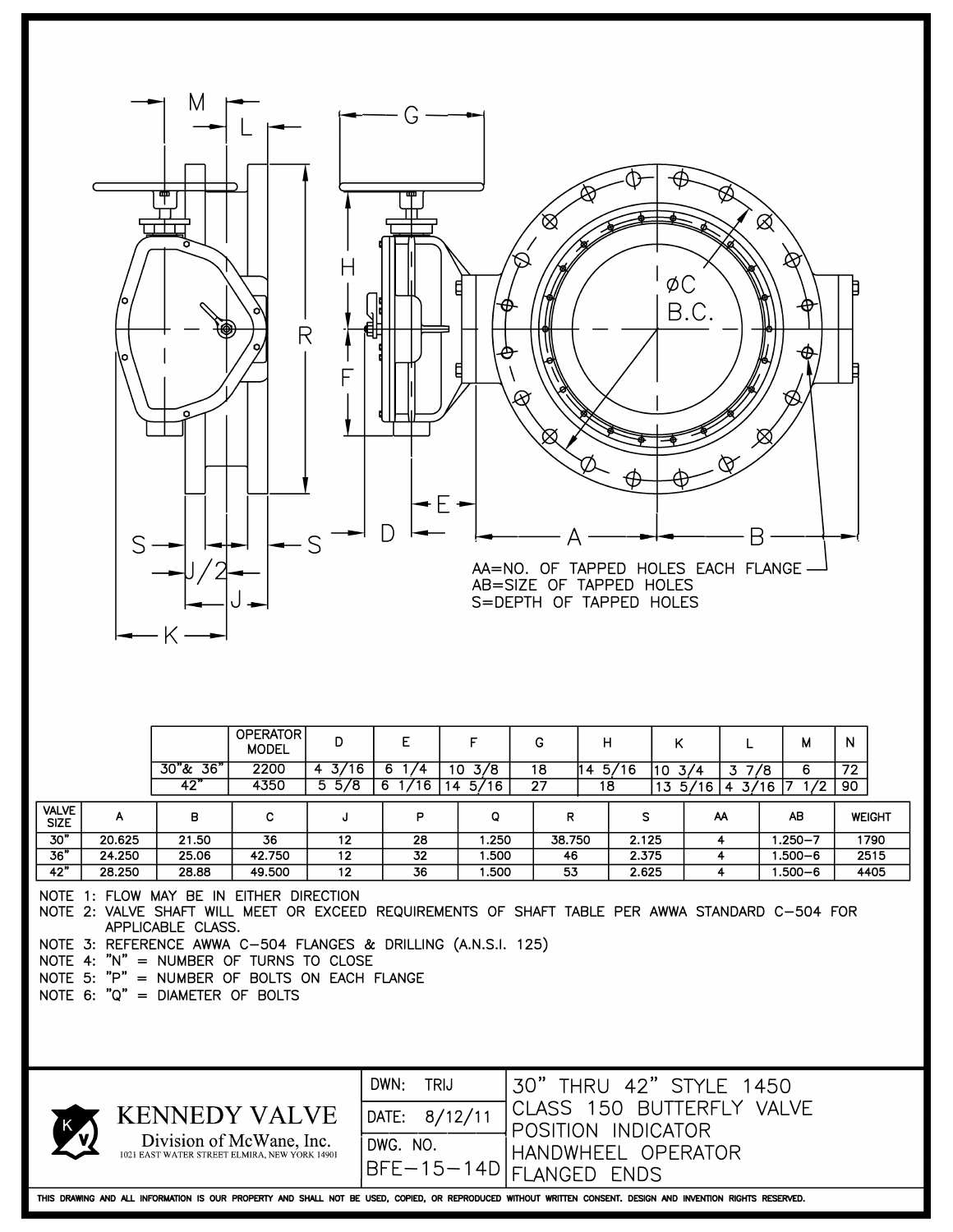| <b>OPERATOR</b><br>E<br>F<br>D<br>G<br>H<br>Κ<br>М<br>N<br>L<br><b>MODEL</b><br>30"& 36"<br>2200<br>$4 \frac{3}{16}$<br>$6 \frac{1}{4}$<br>$14 \frac{5}{16}$<br>$10 \frac{3}{8}$<br>18<br>$10 \frac{3}{4}$<br>72<br>37/8<br>6<br>42"<br>4350<br>$5\frac{5}{8}$<br>6 1/16<br>27<br>$14 \frac{5}{16}$<br>$13\;\;5/16$<br>$4 \frac{3}{16}$ 7<br>90<br>18<br>1/2<br>VALVE<br>в<br>С<br>P<br>Q<br>R<br>s<br><b>WEIGHT</b><br>J<br>AB<br>A<br>ΑA<br><b>SIZE</b><br>30"<br>NOTE AA<br>$1.250 - 7$<br>21.50<br>36<br>12<br>28<br>1.250<br>38.750<br>2.125<br>4<br>1790<br>36"<br>NOTE AA<br>42.750<br>25.06<br>32<br>2.375<br>12<br>1.500<br>46<br>4<br>$1.500 - 6$<br>2515<br>42"<br>NOTE AA<br>$1.500 - 6$<br>28.88<br>49.500<br>12<br>36<br>1.500<br>53<br>2.625<br>4405<br>4<br>NOTE 1: FLOW MAY BE IN EITHER DIRECTION<br>NOTE 2: VALVE SHAFT WILL MEET OR EXCEED REQUIREMENTS OF SHAFT TABLE PER AWWA STANDARD C-504 FOR<br>APPLICABLE CLASS.<br>NOTE 3: REFERENCE AWWA C-504 FLANGES & DRILLING (A.N.S.I. 125)<br>NOTE 4: "N" = NUMBER OF TURNS TO CLOSE<br>NOTE 5: "P" = NUMBER OF BOLTS ON EACH FLANGE<br>NOTE 6: "Q" = DIAMETER OF BOLTS<br>NOTE 7: MAXIMUM LENGTH OF TORQUE TUBE (15 FEET)--BONNET SUPPORTS SHOULD BE USED ON ALL BONNETS<br>EXCEEDING 6 FEET CENTERLINE OF VALVE TO CENTERLINE OF OPERATOR. ALL BONNET SUPPORTS SHALL<br>BE SUPPLIED BY CUSTOMER<br>NOTE AA: "A" VARIES TO ENGINEER SPECIFICATIONS<br>*NOTE AB: APPROXIMATE WEIGHT PER EACH FOOT OF EXTENDED BONNET 150LBS(30"-42")<br>DWN:<br><b>TRIJ</b><br>30" THRU 42" STYLE 1450<br>CLASS 150 BUTTERFLY VALVE<br><b>KENNEDY VALVE</b><br>DATE: 8/17/11<br>WITH EXTENDED BONNET, POSTION<br>Division of McWane, Inc.<br>DWG. NO.<br>INDICATOR & HANDWHEEL OPERATOR<br>1021 EAST WATER STREET ELMIRA, NEW YORK 14901<br>$BFE-15-14E$<br><b>FLANGED ENDS</b><br>THIS DRAWING AND ALL INFORMATION IS OUR PROPERTY AND SHALL NOT BE USED, COPIED, OR REPRODUCED WITHOUT WRITTEN CONSENT. DESIGN AND INVENTION RIGHTS RESERVED. | M |  | П<br>R |  |  |  | AB=SIZE OF TAPPED HOLES<br>S=DEPTH OF TAPPED HOLES |  | øС<br>B.C. | $\boxtimes$<br>Β<br>AA=NO. OF TAPPED HOLES EACH FLANGE |  |
|----------------------------------------------------------------------------------------------------------------------------------------------------------------------------------------------------------------------------------------------------------------------------------------------------------------------------------------------------------------------------------------------------------------------------------------------------------------------------------------------------------------------------------------------------------------------------------------------------------------------------------------------------------------------------------------------------------------------------------------------------------------------------------------------------------------------------------------------------------------------------------------------------------------------------------------------------------------------------------------------------------------------------------------------------------------------------------------------------------------------------------------------------------------------------------------------------------------------------------------------------------------------------------------------------------------------------------------------------------------------------------------------------------------------------------------------------------------------------------------------------------------------------------------------------------------------------------------------------------------------------------------------------------------------------------------------------------------------------------------------------------------------------------------------------------------------------------------------------------------------------------------------------------------------------------------------------------------------------------------------------|---|--|--------|--|--|--|----------------------------------------------------|--|------------|--------------------------------------------------------|--|
|                                                                                                                                                                                                                                                                                                                                                                                                                                                                                                                                                                                                                                                                                                                                                                                                                                                                                                                                                                                                                                                                                                                                                                                                                                                                                                                                                                                                                                                                                                                                                                                                                                                                                                                                                                                                                                                                                                                                                                                                    |   |  |        |  |  |  |                                                    |  |            |                                                        |  |
|                                                                                                                                                                                                                                                                                                                                                                                                                                                                                                                                                                                                                                                                                                                                                                                                                                                                                                                                                                                                                                                                                                                                                                                                                                                                                                                                                                                                                                                                                                                                                                                                                                                                                                                                                                                                                                                                                                                                                                                                    |   |  |        |  |  |  |                                                    |  |            |                                                        |  |
|                                                                                                                                                                                                                                                                                                                                                                                                                                                                                                                                                                                                                                                                                                                                                                                                                                                                                                                                                                                                                                                                                                                                                                                                                                                                                                                                                                                                                                                                                                                                                                                                                                                                                                                                                                                                                                                                                                                                                                                                    |   |  |        |  |  |  |                                                    |  |            |                                                        |  |
|                                                                                                                                                                                                                                                                                                                                                                                                                                                                                                                                                                                                                                                                                                                                                                                                                                                                                                                                                                                                                                                                                                                                                                                                                                                                                                                                                                                                                                                                                                                                                                                                                                                                                                                                                                                                                                                                                                                                                                                                    |   |  |        |  |  |  |                                                    |  |            |                                                        |  |
|                                                                                                                                                                                                                                                                                                                                                                                                                                                                                                                                                                                                                                                                                                                                                                                                                                                                                                                                                                                                                                                                                                                                                                                                                                                                                                                                                                                                                                                                                                                                                                                                                                                                                                                                                                                                                                                                                                                                                                                                    |   |  |        |  |  |  |                                                    |  |            |                                                        |  |
|                                                                                                                                                                                                                                                                                                                                                                                                                                                                                                                                                                                                                                                                                                                                                                                                                                                                                                                                                                                                                                                                                                                                                                                                                                                                                                                                                                                                                                                                                                                                                                                                                                                                                                                                                                                                                                                                                                                                                                                                    |   |  |        |  |  |  |                                                    |  |            |                                                        |  |
|                                                                                                                                                                                                                                                                                                                                                                                                                                                                                                                                                                                                                                                                                                                                                                                                                                                                                                                                                                                                                                                                                                                                                                                                                                                                                                                                                                                                                                                                                                                                                                                                                                                                                                                                                                                                                                                                                                                                                                                                    |   |  |        |  |  |  |                                                    |  |            |                                                        |  |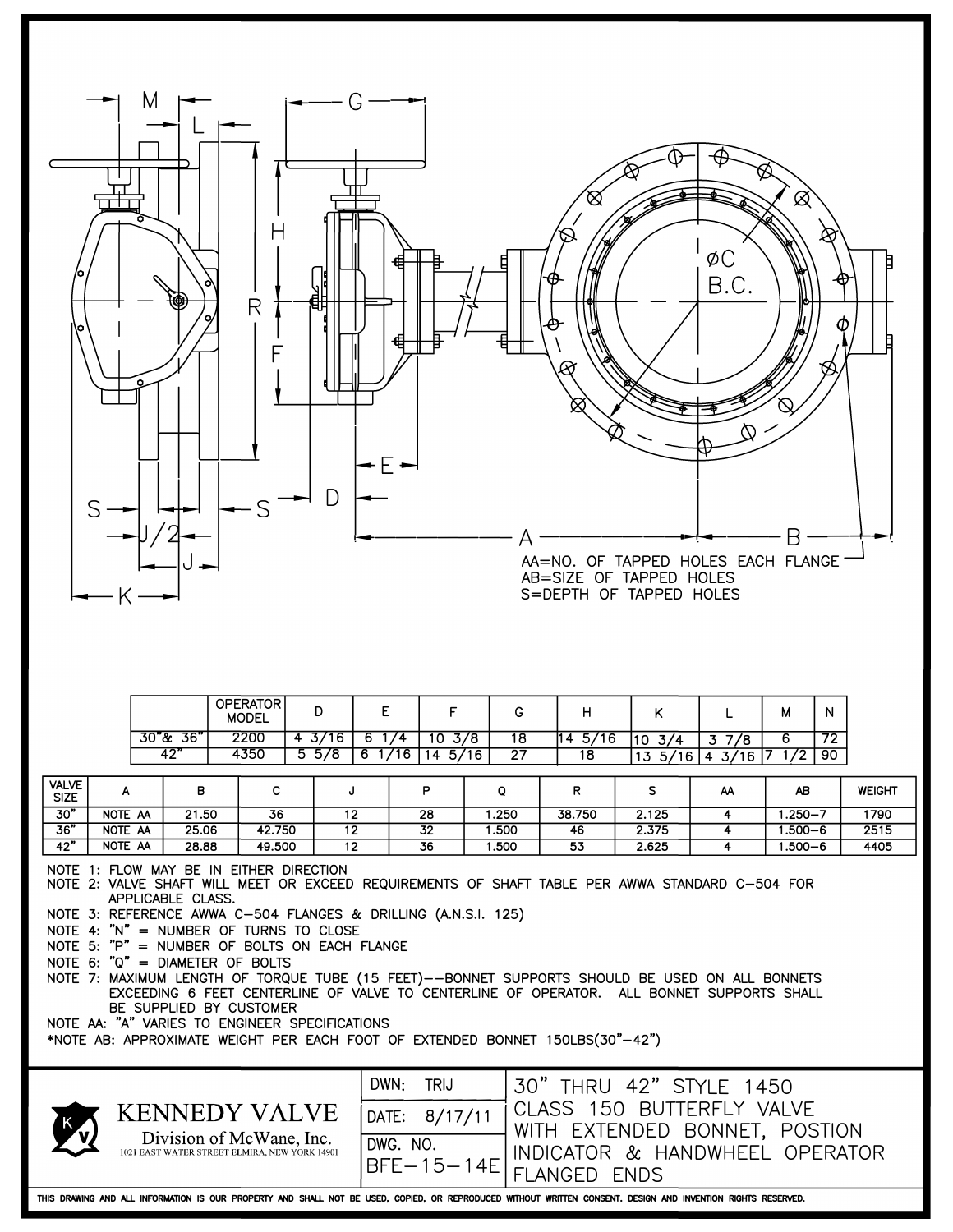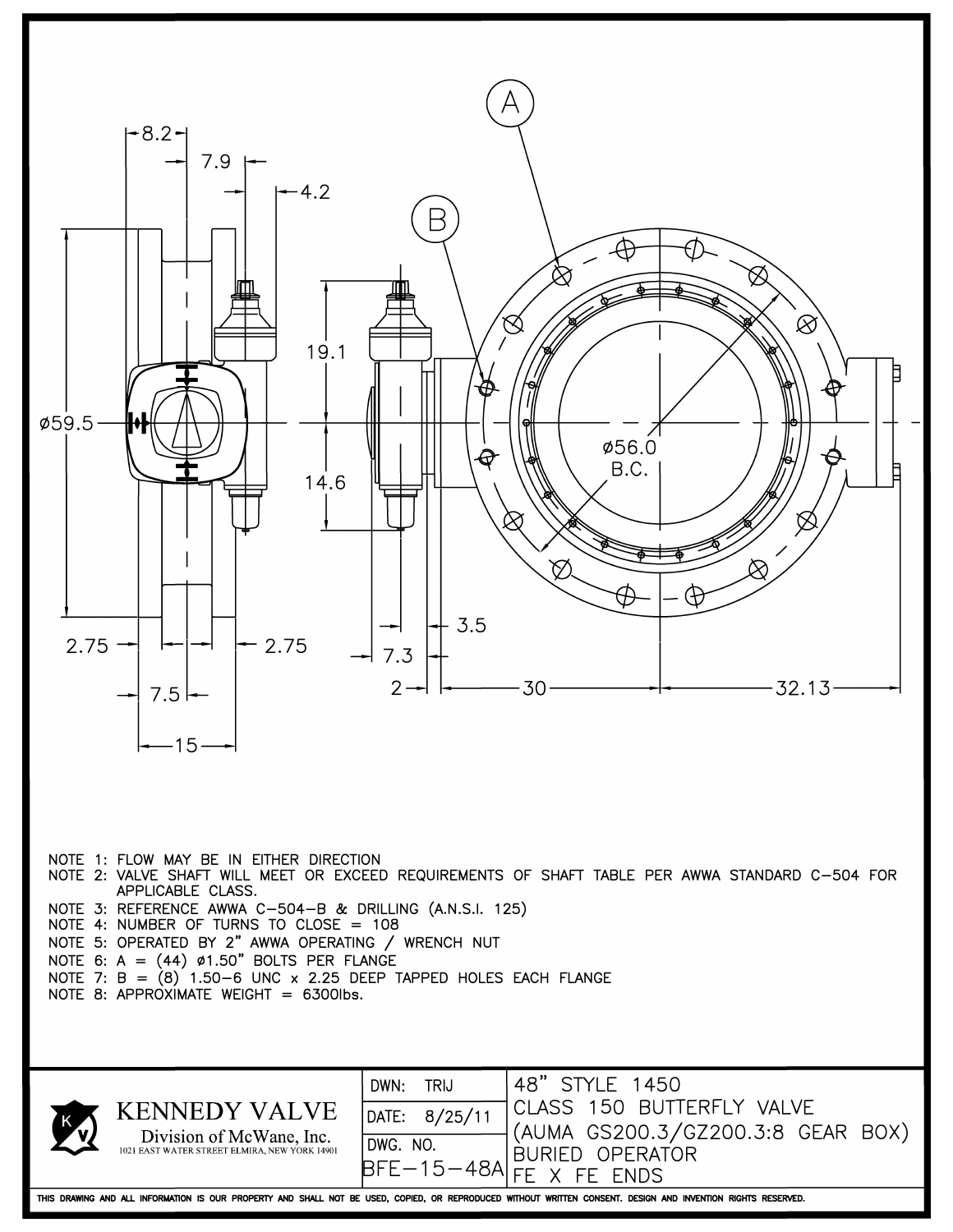

THIS DRAWING AND ALL INFORMATION IS OUR PROPERTY AND SHALL NOT BE USED, COPIED, OR REPRODUCED WITHOUT WRITTEN CONSENT. DESIGN AND INVENTION RIGHTS RESERVED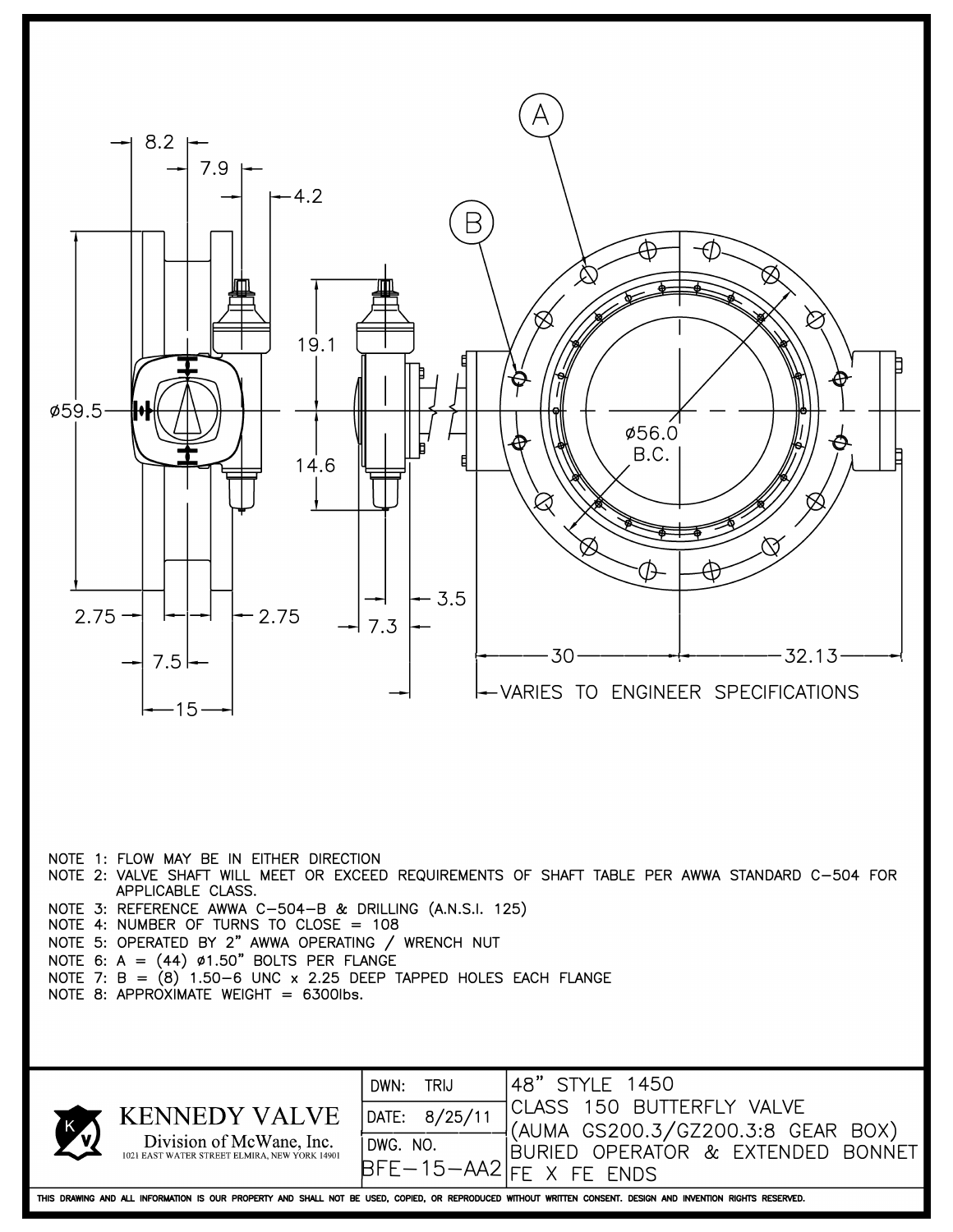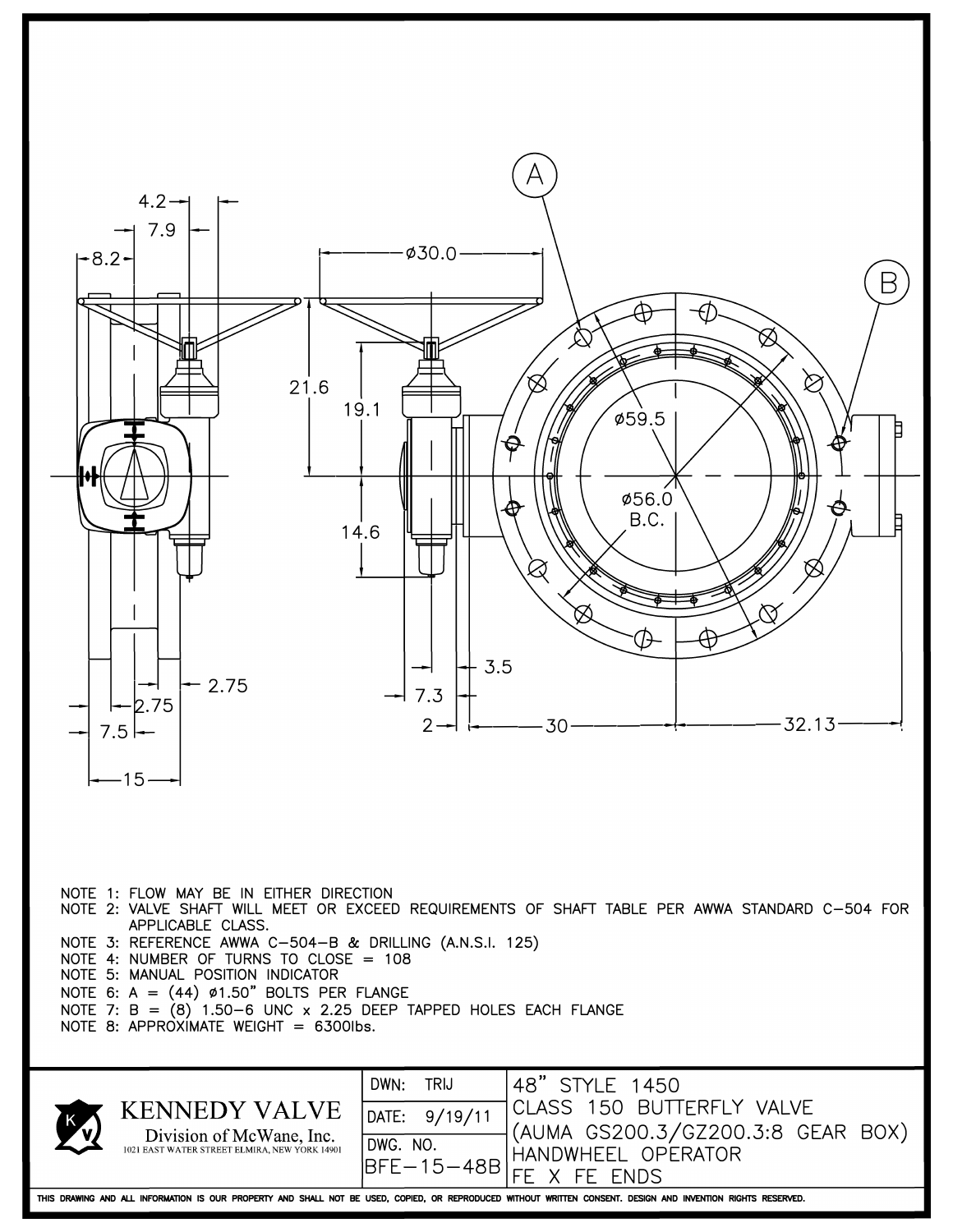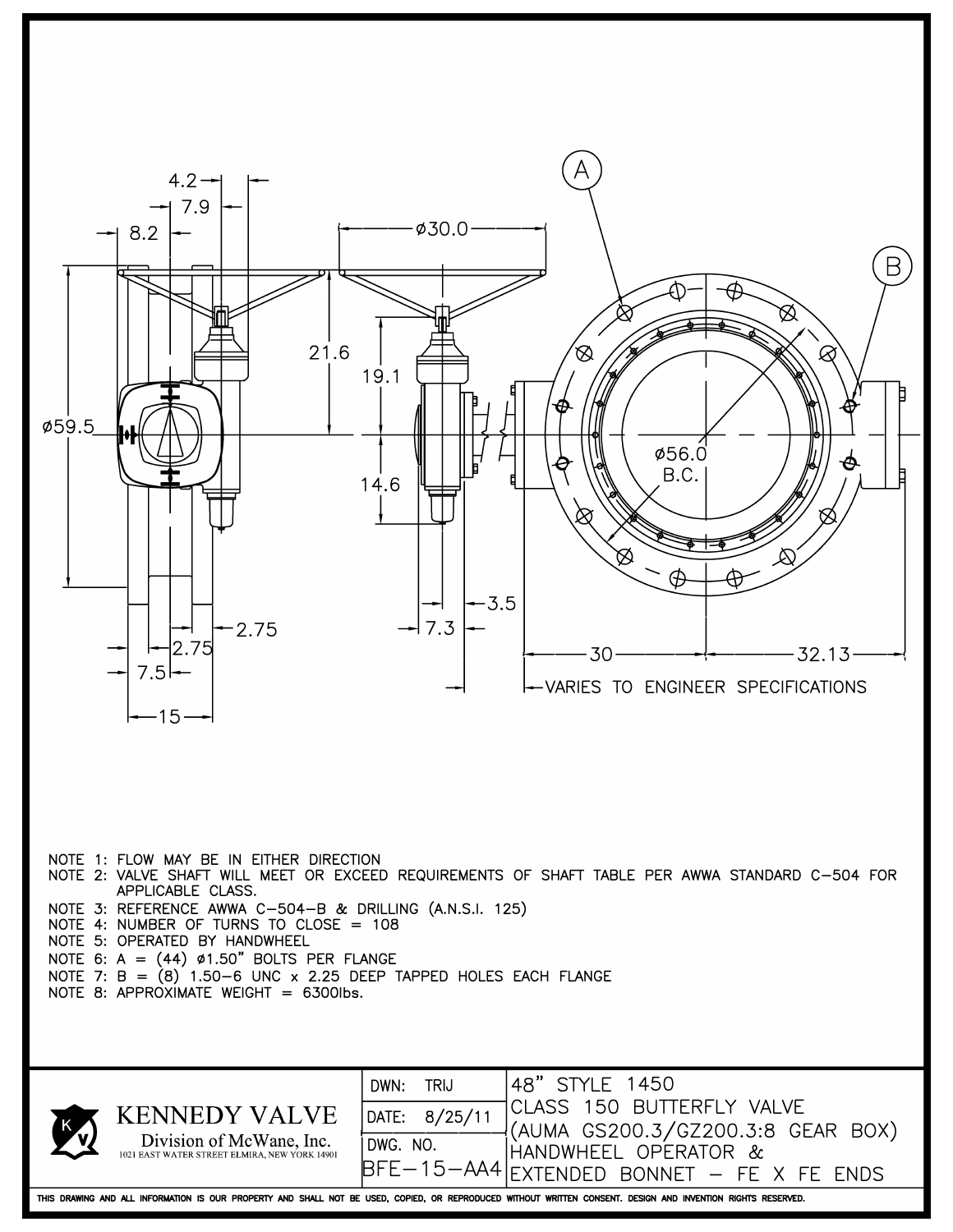